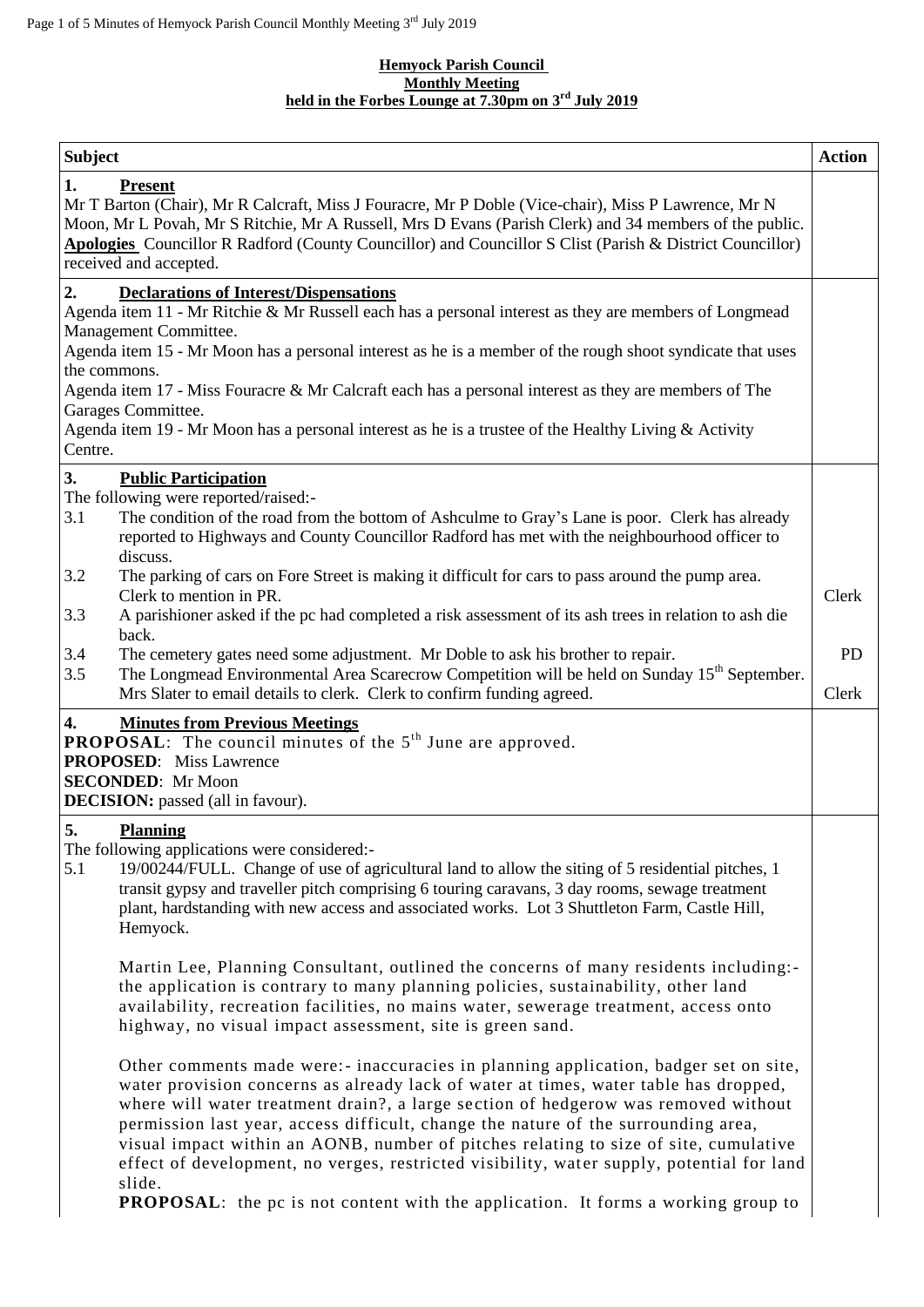|     | formulate a response to MDDC (consisting of Mr Barton, Miss Fouracre, Mr Doble,<br>Mr Moon, Mr Povah and Mr Ritchie plus Mr Lee, Mr Clarke, Mr Connor, Mr Popham<br>and Mr Brookes)<br>PROPOSED: Mr Moon<br><b>SECONDED:</b> Miss Fouracre                                                                                                                                                                                                                |    |
|-----|-----------------------------------------------------------------------------------------------------------------------------------------------------------------------------------------------------------------------------------------------------------------------------------------------------------------------------------------------------------------------------------------------------------------------------------------------------------|----|
|     | <b>DECISION:</b> passed (all in favour).                                                                                                                                                                                                                                                                                                                                                                                                                  |    |
|     | Approval noted for:-                                                                                                                                                                                                                                                                                                                                                                                                                                      |    |
| 5.2 | 19/00666/HOUSE. Erection of single-storey extension and front porch. 27 Parklands, Hemyock.                                                                                                                                                                                                                                                                                                                                                               |    |
| 5.3 | 19/00678/HOUSE. Erection of first floor extension. Bracken, Hemyock.                                                                                                                                                                                                                                                                                                                                                                                      |    |
|     | Refusal noted for:-                                                                                                                                                                                                                                                                                                                                                                                                                                       |    |
| 5.4 | 19/00631/CLU. Certificate of lawfulness for existing siting of an ISO 10 shipping container to<br>house a biomass boiler. Brookridge Timber Ltd, Hemyock.                                                                                                                                                                                                                                                                                                 |    |
| 6.  | <b>Matters Arising</b>                                                                                                                                                                                                                                                                                                                                                                                                                                    |    |
| 6.1 | Pump – will be refitted in the next $14$ days.                                                                                                                                                                                                                                                                                                                                                                                                            |    |
| 6.2 | Wire mesh cages – The Store. Carry forward to next meeting.                                                                                                                                                                                                                                                                                                                                                                                               |    |
| 6.3 | Pavement Repairs – Mr Povah is waiting for a start date from the contractor.                                                                                                                                                                                                                                                                                                                                                                              |    |
| 6.4 | The Parish Store - electricity. The Garages committee has not met to consider the council's request                                                                                                                                                                                                                                                                                                                                                       |    |
|     | to take a feed from its supply.                                                                                                                                                                                                                                                                                                                                                                                                                           |    |
| 6.5 | Standing orders/financial regulations - clerk to carry forward to next month.                                                                                                                                                                                                                                                                                                                                                                             |    |
| 6.6 | Old School Court – the new owner of the building is prepared to include the installation of a                                                                                                                                                                                                                                                                                                                                                             | LP |
|     | pavement for the general public to use in perpetuity as part of the planning application. Mr Povah to                                                                                                                                                                                                                                                                                                                                                     |    |
|     | provide clerk with plan of required pavement.                                                                                                                                                                                                                                                                                                                                                                                                             |    |
| 6.7 | List of chairmen – The parish hall committee has given permission. Miss Lawrence to arrange to                                                                                                                                                                                                                                                                                                                                                            |    |
|     | have list printed, framed and installed.                                                                                                                                                                                                                                                                                                                                                                                                                  | PL |
| 6.8 | Car park – the clerk has posted a note on the blue car that has been parked in the car park for the last                                                                                                                                                                                                                                                                                                                                                  |    |
|     | few months. Pc to monitor situation.                                                                                                                                                                                                                                                                                                                                                                                                                      |    |
| 6.9 | Finger posts – Miss Lawrence and Mr Pike will liaise and inspect finger posts and will report back.                                                                                                                                                                                                                                                                                                                                                       | PL |
|     | 6.10<br>Joint Project with Culmstock/Clayhidon – noticeboards – nothing to report.                                                                                                                                                                                                                                                                                                                                                                        |    |
|     | 6.11<br>Grassing over of slope at Hillcott - Mr Russell has spoken with owner. Wild wheat will be sown                                                                                                                                                                                                                                                                                                                                                    |    |
|     | shortly.                                                                                                                                                                                                                                                                                                                                                                                                                                                  |    |
| 7.  | <b>District Council Report</b>                                                                                                                                                                                                                                                                                                                                                                                                                            |    |
|     | Councillor Simon Clist sent his apologies.                                                                                                                                                                                                                                                                                                                                                                                                                |    |
| 8.  | <b>County Council Report</b><br>Councillor Ray Radford sent the following report:-                                                                                                                                                                                                                                                                                                                                                                        |    |
|     | At your last meeting, one of your Councillors raised the issue about the road condition between Greys Lane<br>and Byes, I reported this to Phil Morgan, together with three photos.                                                                                                                                                                                                                                                                       |    |
|     | You may have picked up from the media, concerns about closing 8 fire stations; this has hit the public<br>attention for fear of a reduction in fire and rescue service. Although there are no planned fire station<br>closures in our area, there may be reductions in the number of fire appliances in our area. This is a public<br>consultation and the Fire Authority want the public to put forward their comments/views, this will then be          |    |
|     | analysed, depending on the outcome, this will then be put to the Authority later this year.                                                                                                                                                                                                                                                                                                                                                               |    |
|     | To date more than 300,000 homes and businesses across Devon $\&$ Somerset can access superfast broadband<br>with 38,000 having access to improved broadband. Every month hundreds more homes and businesses are<br>being connected, thanks to the Connecting Devon & Somerset (CDS). It could be better. Take up of<br>broadband services is nearly 60%, an increase from 54% when last reported. This level of take up is above<br>the national average. |    |
|     | Grass cutting is always contentious, Devon's policy is to cut the grass at junctions, laybys and the inside of<br>bends to ensure road users have adequate visibility. The frequency of cutting is on an `as needed` basis but<br>generally for Rural Priority Network-twice or occasionally three times per annum, Rural Other Roads- once<br>per annum, and Urban Roads- four times per annum. Skanska are the main contractors and have 9 teams,       |    |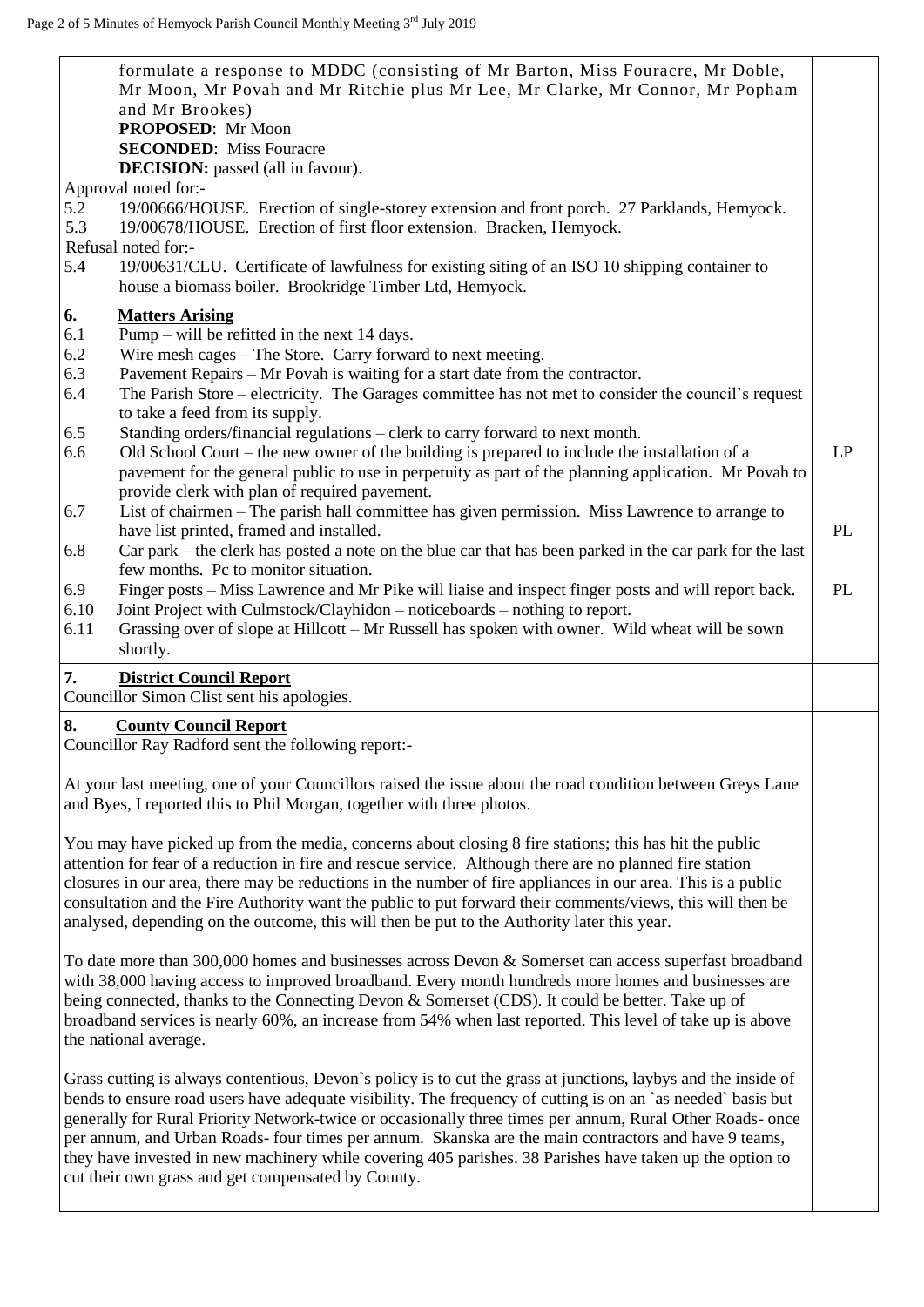Devon is responsible for 90,000 street lights across the County. Since 2008 we have converted approx. 55,000 lanterns to `part night` and replaced 27,000 lanterns with LED units. By the end of 2018 part night lighting will have reduced our consumption by approx. 41%. In addition we are embarking on a programme to replace a further 45,000 street lights with LED units over the next 3 years, and when completed we will be fully LED, reducing energy and Co2.

We may, or may be, surface dressing in your area, it is a cost-effective maintenance option that helps make our roads safer by improving the skidding resistance and protects the road against weather and water damage by providing a waterproof seal. This work is done between April and September. Work has already commenced on identifying next year's programme.

As always, I am here to help if anyone has any issues they need to take up with me. Any road repairs/potholes that you feel needs attention, it is much better to go on line and report.

## **9. Finance**

9.1 Income and expenditure and bank reconciliation

# **INCOME**

|    | 50.00  | $AG Real$ – cemetery |
|----|--------|----------------------|
| 2. | 130.00 | $AG Real$ – cemetery |
| 3. | 12.77  | Interest, HSBC       |
|    | 99.34  | Interest, Unity      |
| 5. | .71    | Interest, Unity GF   |
| რ. | 1.68   | Interest, Unity P3   |

## **EXPENDITURE**

|    |                 | 900.02 D Evans              | Wages and expenses                                |
|----|-----------------|-----------------------------|---------------------------------------------------|
| 2. |                 | $100.00$ R Taylor           | BMX strim and tidy and flood bridge tidy          |
| 3. |                 | 34.10   Hemyock Parish Hall | Room hire                                         |
| 4. |                 | $112.50$ K Amor             | Cleaning, public conveniences                     |
| 5. | 342.50   I Pike |                             | Grass cutting and village maintenance             |
| 6. | 18.00           | <b>Unity Bank</b>           | Bank charge                                       |
| 7. |                 | 251.00 Portal Quest         | Planning application fee – Station Road Pavements |

# **BANK RECONCILIATION**

| HSBC Community a/c       | 19,476.41  |
|--------------------------|------------|
| <b>HSBC</b> Deposit      | 75,190.95  |
| HSBC <sub>P3</sub>       | 0.04       |
| <b>HSBC</b> Longmead     | 1.27       |
| Unity Trust Bank current | 82.00      |
| Unity Trust Bank deposit | 72,616.08  |
| Unity Trust Bank GF      | 708.13     |
| Unity Trust Bank P3      | 1,681.41   |
| Skipton 1-year Bond      | 85,000.00  |
| <b>United Trust Bank</b> | 75,900.00  |
| Total                    | 330,656.29 |

**PROPOSAL**: that the income is agreed and the above cheques/payments are paid/agreed.

**PROPOSED**: Miss Lawrence

**SECONDED:** Mr Povah

**DECISION**: passed (all in favour).

#### **10. Clerk Update**

Nothing to report.

### **11. Longmead**

11.1 Mr McCulloch, Chair of Longmead Management Group, updated the council. The committee's main focus is to maintain the football pitches and to support and encourage the teams in order to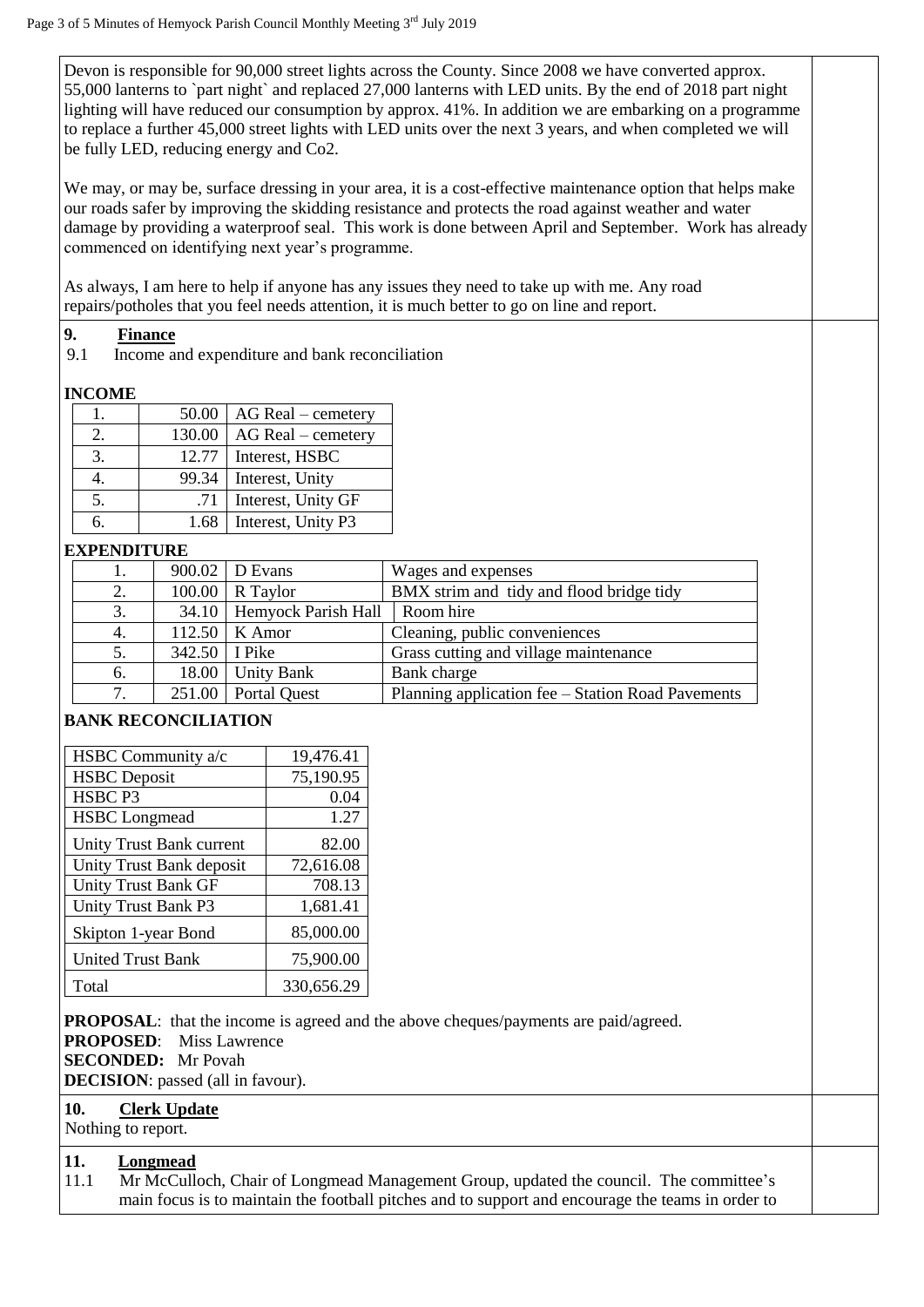|                             | comply with the Football Foundation grant awarded to help fund the pitches and pavilion. He<br>suggested that many cars parked in the overflow car park adjacent to the MUGA belong to<br>parishioners on Station Road. He suggested the pc may wish to seek advice on this matter. He<br>understood that Mrs Stallard was obtaining quotations for the trim trail resurfacing. Mr Povah will<br>request quotes are sent to clerk.                                                                                                                                                                                                                           |                        |
|-----------------------------|--------------------------------------------------------------------------------------------------------------------------------------------------------------------------------------------------------------------------------------------------------------------------------------------------------------------------------------------------------------------------------------------------------------------------------------------------------------------------------------------------------------------------------------------------------------------------------------------------------------------------------------------------------------|------------------------|
| 11.2<br>11.3                | Mr Povah is to meet with a company which may offer an alternative solution to using wood on the<br>bridge.<br>Play Area – thanks to Brookridge for repairing the play area. The clerk has received feedback on<br>Facebook from several parents with suggestions for replacement equipment. Mr Ritchie believes<br>the village needs a larger play area. He will gather information and put forward a proposal for the                                                                                                                                                                                                                                       | <b>SR</b>              |
|                             | parish council to consider.                                                                                                                                                                                                                                                                                                                                                                                                                                                                                                                                                                                                                                  |                        |
| 12.<br>12.1<br>12.2<br>12.3 | <b>Highways</b><br>Station Road pavements - planning application has been submitted to MDDC.<br>War memorial – damage to wall. Clerk reported that DCC has confirmed that whilst the wall is its<br>responsibility, it does not intend repairing it. There is the possibility of a grant towards repairs from<br>Devon Remembers. Mr Richie will assess the damage and report back. It was reported that a<br>parishioner had driven into the wall and the damaged car is with the garage being mended. Mr<br>Ritchie will investigate.<br>Shutlake – clerk has provided South West Water with historical information. It will decide whether                | <b>SR</b><br><b>SR</b> |
|                             | or not it is its responsibility and advise accordingly.                                                                                                                                                                                                                                                                                                                                                                                                                                                                                                                                                                                                      |                        |
| 13.<br>signage.             | <b>Cemetery</b><br>Miss Lawrence will liaise with Mr Barton and Mr Calcraft with reference to location of War Graves                                                                                                                                                                                                                                                                                                                                                                                                                                                                                                                                         | TB/PL                  |
| 14.                         | <b>Footpaths</b><br>Nothing to report.                                                                                                                                                                                                                                                                                                                                                                                                                                                                                                                                                                                                                       |                        |
| 15.                         | <b>Commons Management Group</b><br>MDDC has closed the case on the noise complaints reference the Gun Club.                                                                                                                                                                                                                                                                                                                                                                                                                                                                                                                                                  |                        |
| 16.<br>16.1<br>16.2         | <b>Village Maintenance</b><br>The flower beds at the rear of the war memorial need attention.<br>Dryer in gents toilet is not working. Mr Hearne asked to investigate.                                                                                                                                                                                                                                                                                                                                                                                                                                                                                       |                        |
| 17.                         | <b>Garages Youth Project</b><br>Nothing to report.                                                                                                                                                                                                                                                                                                                                                                                                                                                                                                                                                                                                           |                        |
| 18.                         | <b>Blackdown Hills Parish Network</b><br>Miss Lawrence had circulated a report.                                                                                                                                                                                                                                                                                                                                                                                                                                                                                                                                                                              |                        |
| 19.<br>19.1                 | <b>Blackdown Healthy Living &amp; Activities Centre</b><br>Cycle racks - AONB request permission to install cycle sheds at front of BHLAC.<br><b>PROPOSAL:</b> The pc agrees in principle to some form of cycle rack but not the<br>proposed sheds which the pc felt were unsuitable. Clerk to liaise with AONB to find<br>a workable solution.<br>PROPOSED: Mr Moon<br><b>SECONDED:</b> Mr Russell<br><b>DECISION:</b> passed (all in favour)                                                                                                                                                                                                               | Clerk                  |
| 20.                         | <b>Asset Management</b><br>Nothing to report.                                                                                                                                                                                                                                                                                                                                                                                                                                                                                                                                                                                                                |                        |
| 21.<br>21.1<br>21.2<br>21.3 | Correspondence<br>Devon Communities Together - membership confirmation and 200 Club noted.<br>CPRE Spring Newsletter noted. Clerk will circulate.<br>Email from Waddeton Park – requesting confirmation that pc still wishes to accept the offer of 3<br>hectares of public open space.<br>Mr Ritchie suggested the developer might build one more house, instead of creating the proposed<br>small play area and donate £120k to the pc to help fund a larger pay area instead.<br><b>PROPOSAL:</b> The pc still wishes to be granted ownership of the 3 hectares of land<br>associated with the development adjacent to the cemetery.<br>PROPOSED: Mr Moon | Clerk                  |